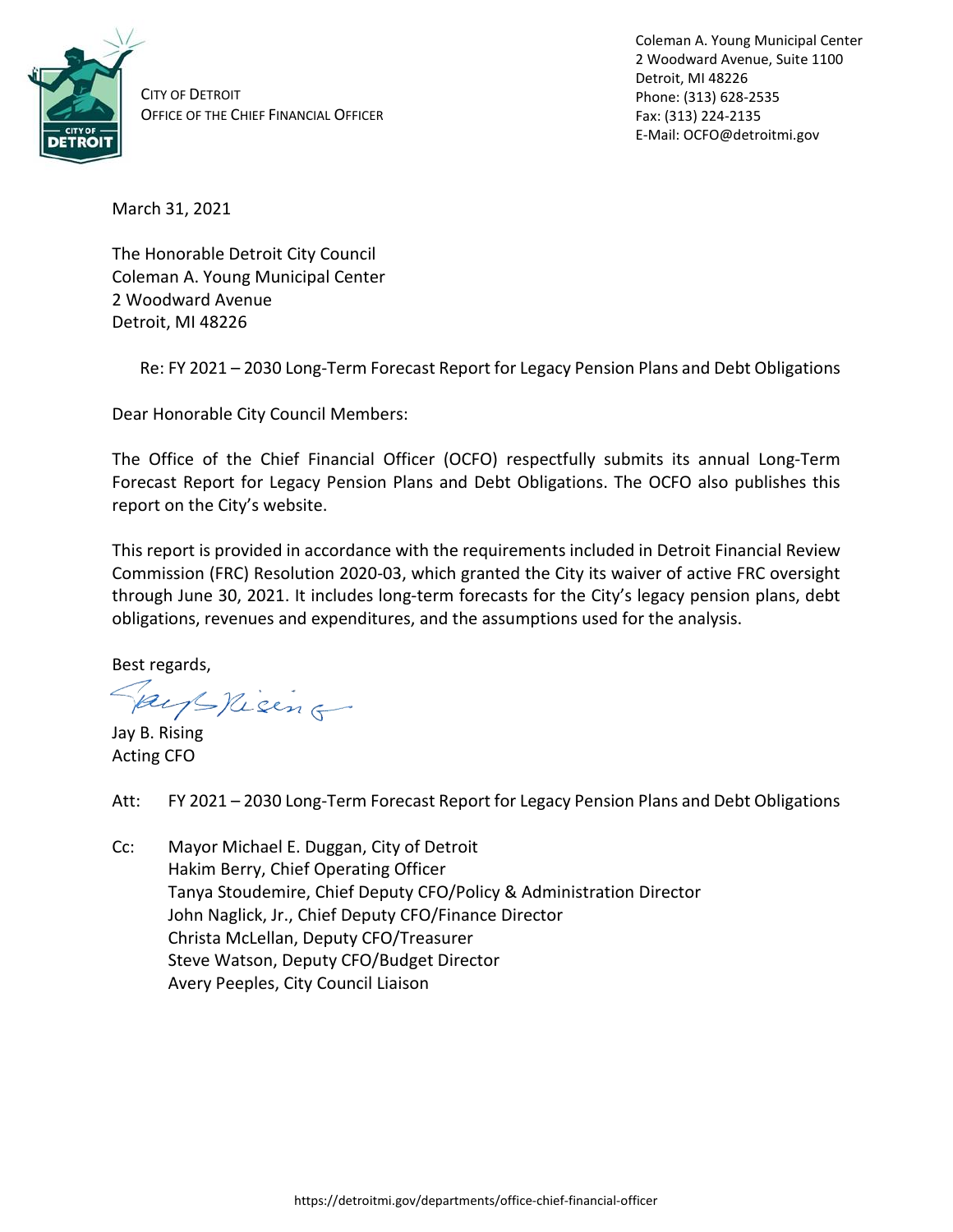

## Long-Term Forecast Report FY 2021—2030

Office of the Chief Financial Officer Office of Budget

March 31, 2021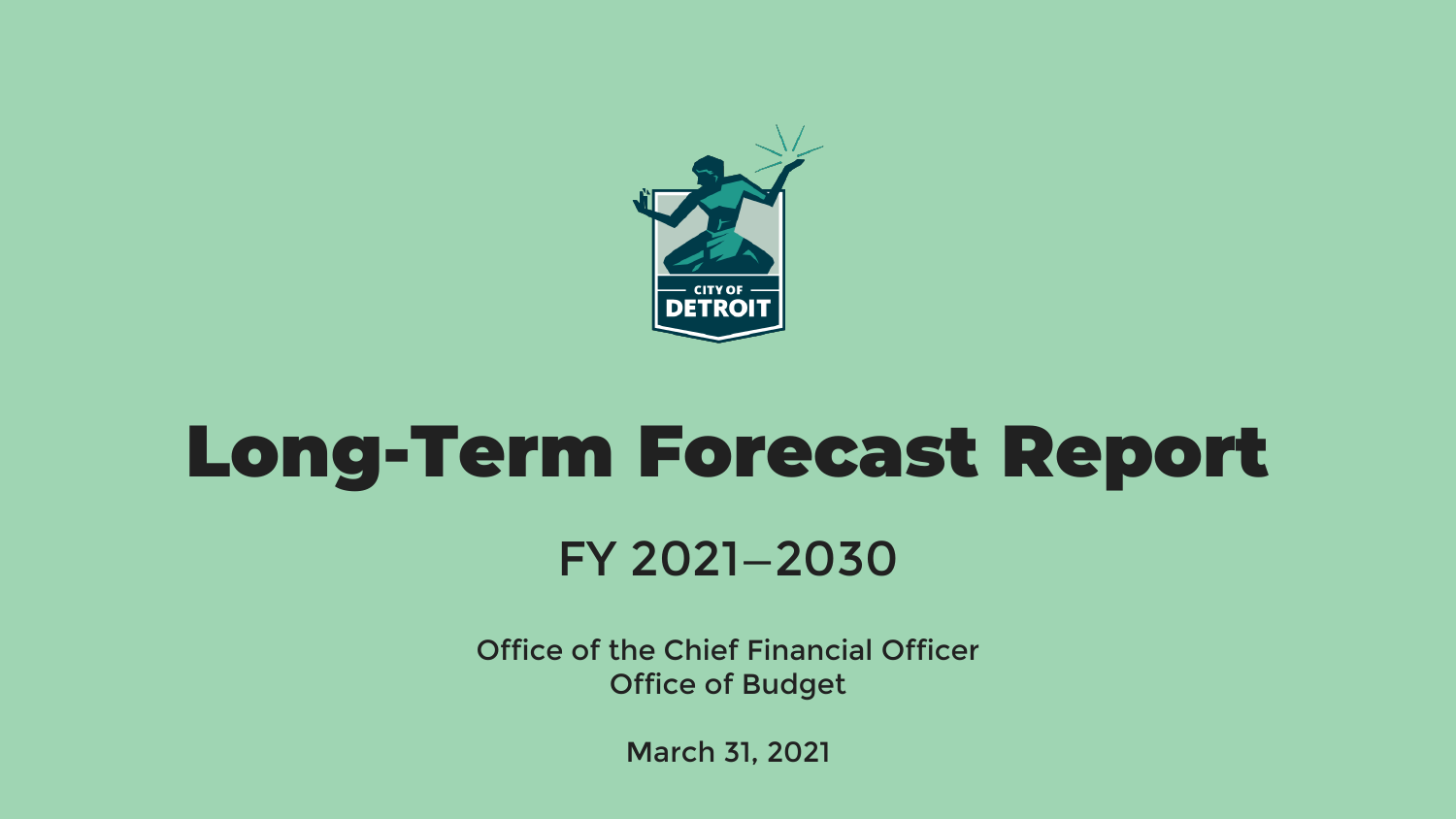### Table of Contents

| Section                           | Page No. |
|-----------------------------------|----------|
| <b>Executive Summary</b>          | 3        |
| <b>Legacy Pension Obligations</b> |          |
| <b>Debt Obligations</b>           | 10       |
| Long-Term Forecast                | 14       |

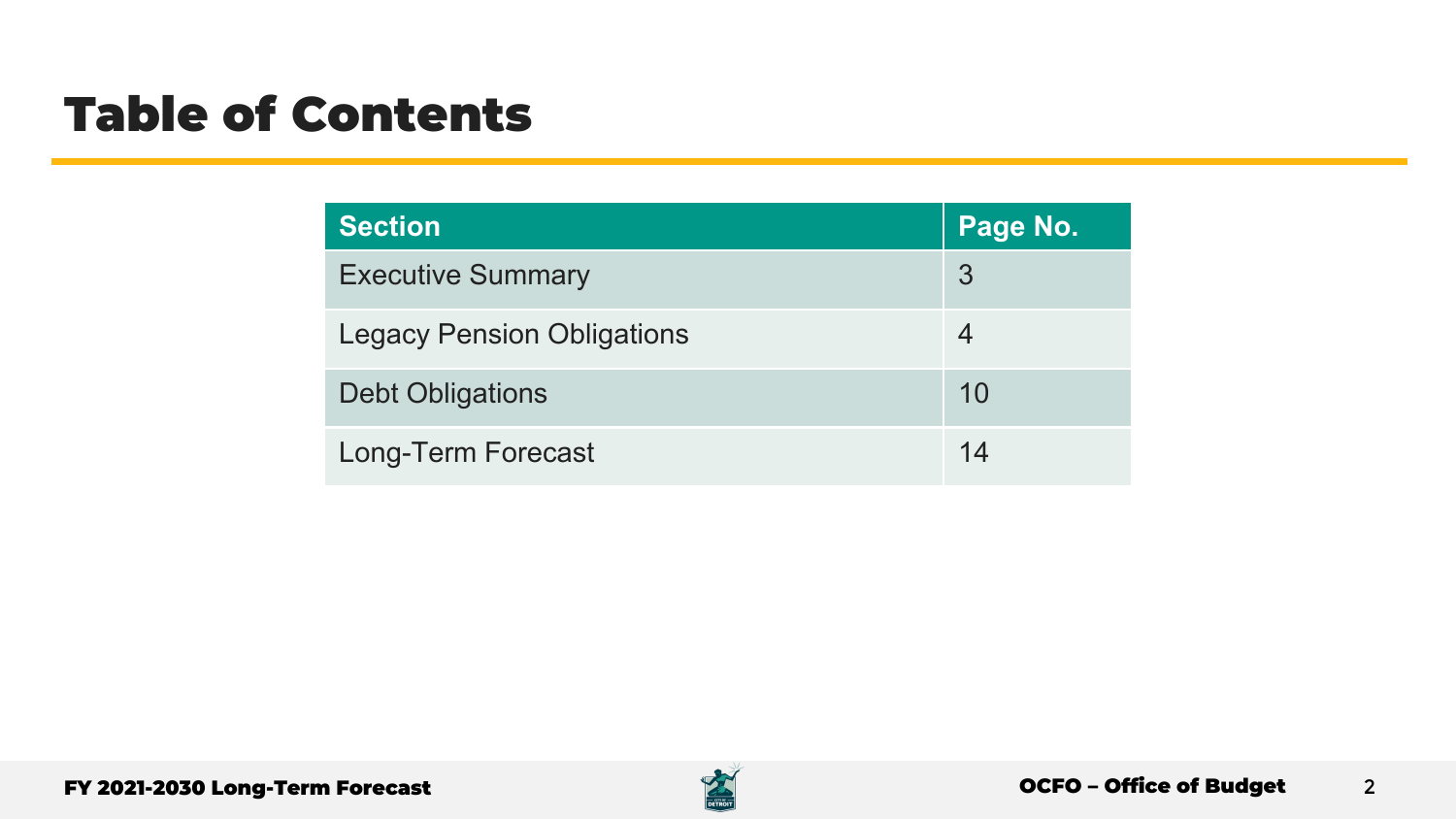### Executive Summary

- Detroit continues to face long-term financial challenges following the COVID-19 pandemic's impact on the economy and City's finances
- In response, we have proactively maintained balanced budgets through the pandemic and have not wavered in our commitment to our retirees and meeting our long-term obligations
- The proposed FY 2022 FY 2025 Four-Year Financial Plan includes all of the originally scheduled Retiree Protection Fund ("RPF") deposits, plus an additional \$30M in FY22
- To achieve fiscal sustainability, we will need to identify additional RPF funding, reduce recurring spending through new efficiencies and innovations, and continue to grow and diversify our revenues
- Targeted one-time investments that achieve these goals will be crucial to the City's future

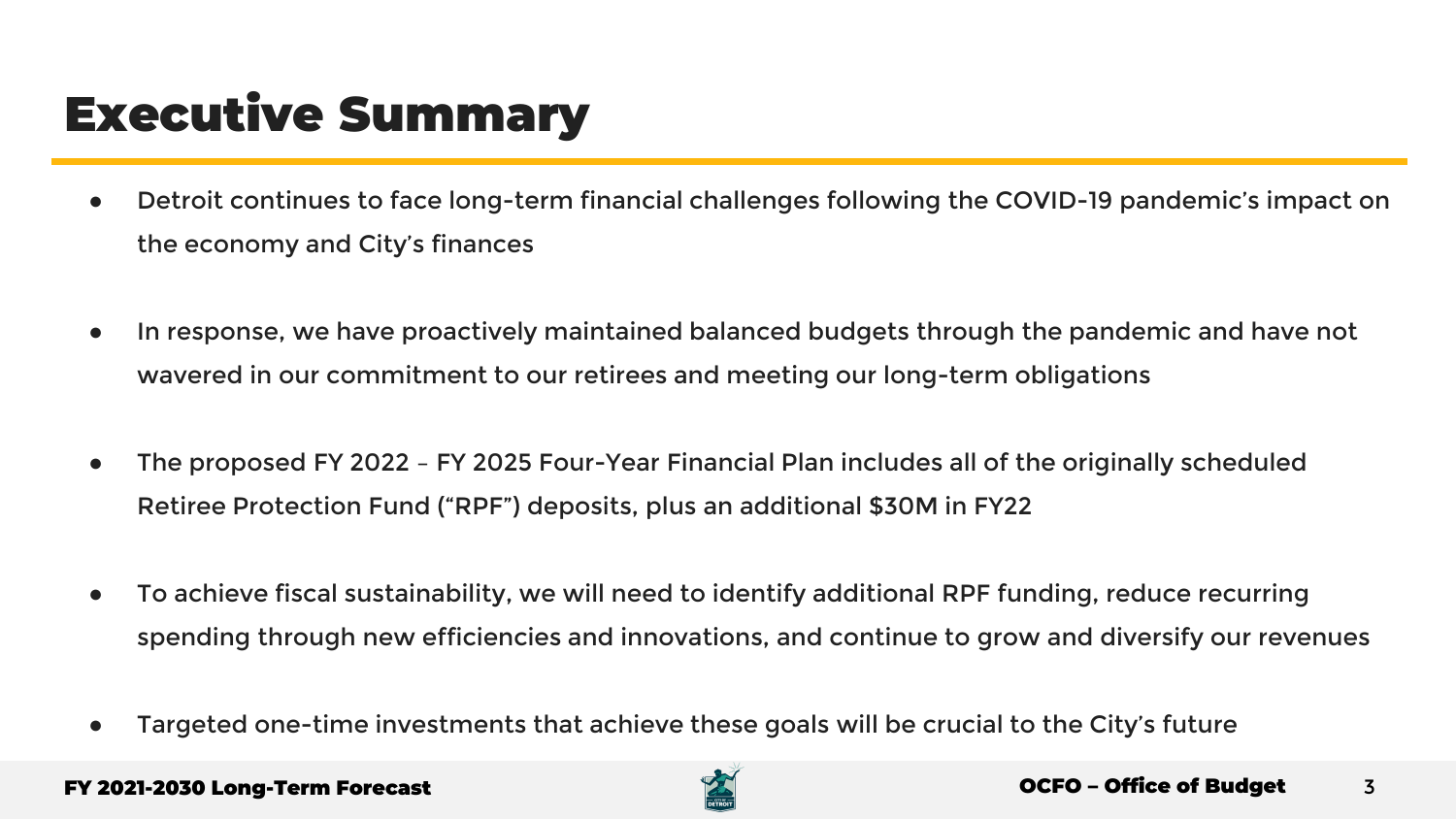# Legacy Pension Obligations

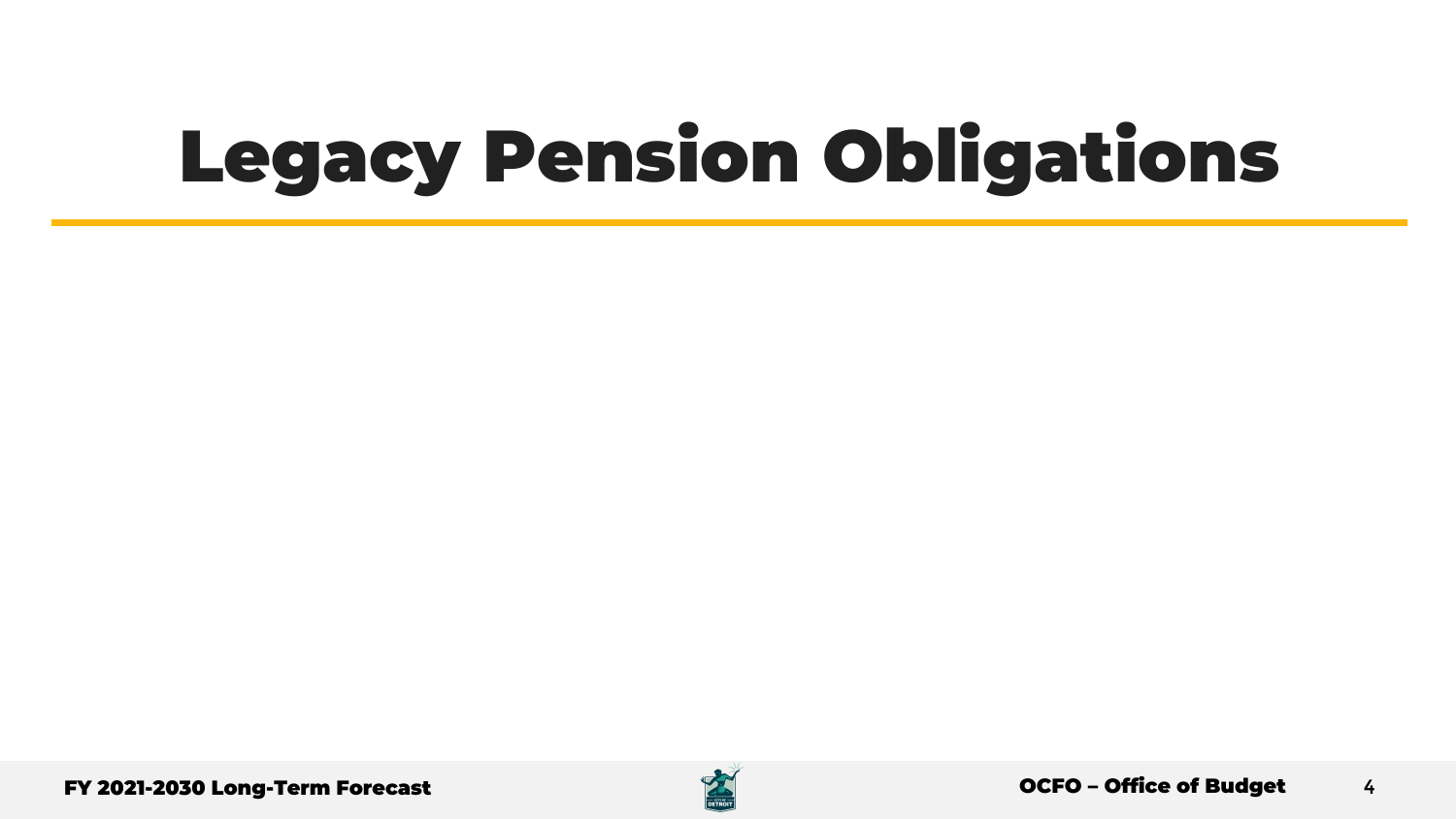### Legacy Pensions Background



**Retiree Protection Fund**

■Balance ■FY22 Original Deposit ■FY22 Supplemental Deposit

- The Bankruptcy Plan of Adjustment gave the City a 10-year "pension holiday" for the legacy plans to rebuild the tax base by investing in operations, capital, and blight removal
- It assumed only the fixed "Grand Bargain" pension contributions prior to FY 2024 followed by a 30-year amortization
- Instead of waiting for this "pension cliff" in FY 2024, the City began setting aside surplus funds in 2016
- The City established the Retiree Protection Fund ("RPF") in FY 2018 to conservatively invest the funds in a new irrevocable trust that can only be used for future pension funding and to help the City build room within its recurring budget over time
- The FY 2022 Budget includes the scheduled \$55M deposit, plus another \$30M supplemental deposit, for a total of \$85M
- The RPF is critical to the City's pension funding strategy, and more funding will be needed to sustain annual pension

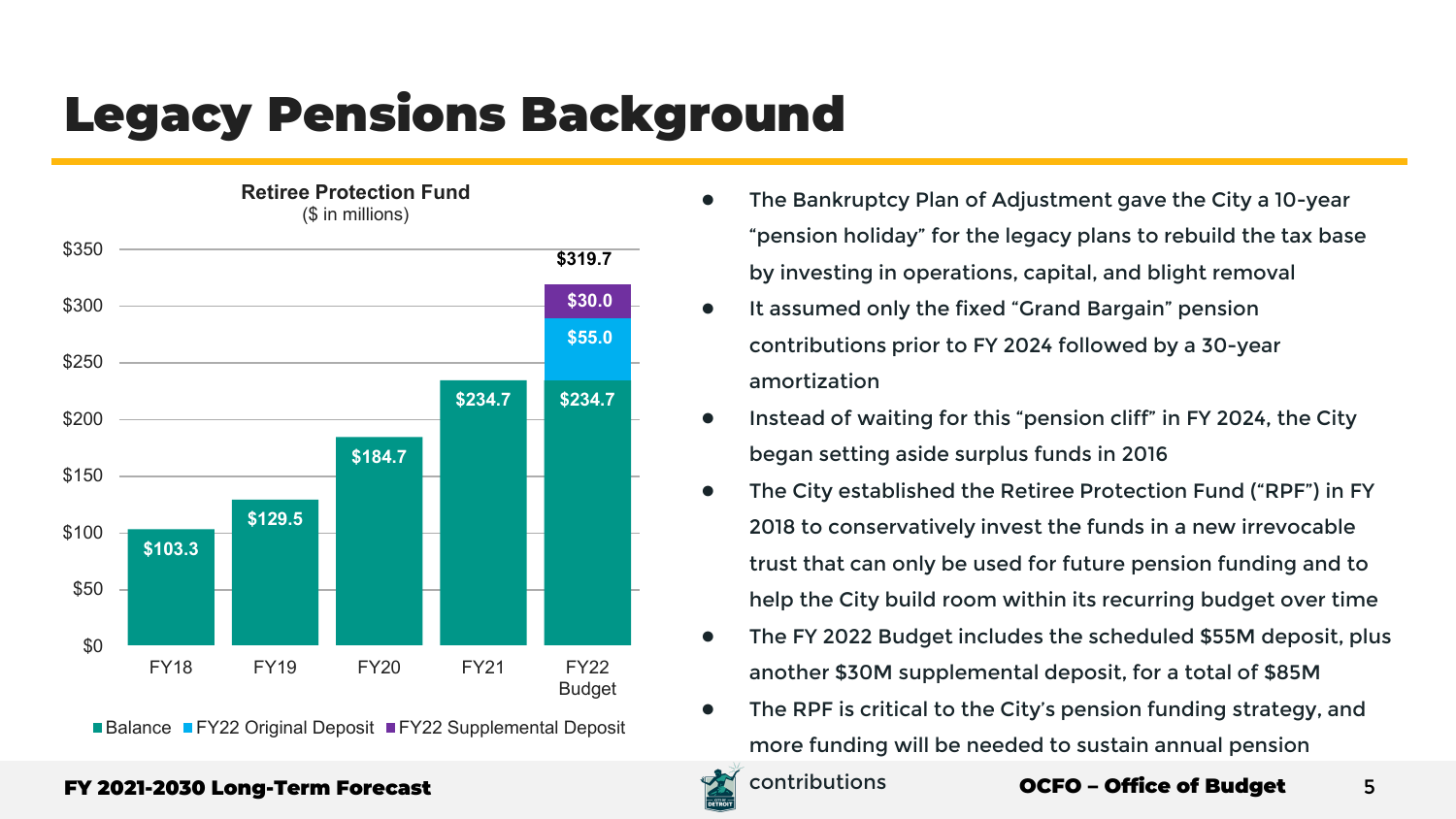### Plan of Adjustment ("POA") Requirement (with October 2014 POA Projections)

General Fund Legacy Pension Contributions (\$ in millions)



\* Excludes "Grand Bargain" contributions from State of Michigan, Foundation for Detroit's Future (FDF), and Detroit Institute of Arts (DIA). DWSD and Library liabilities and contributions are separate.

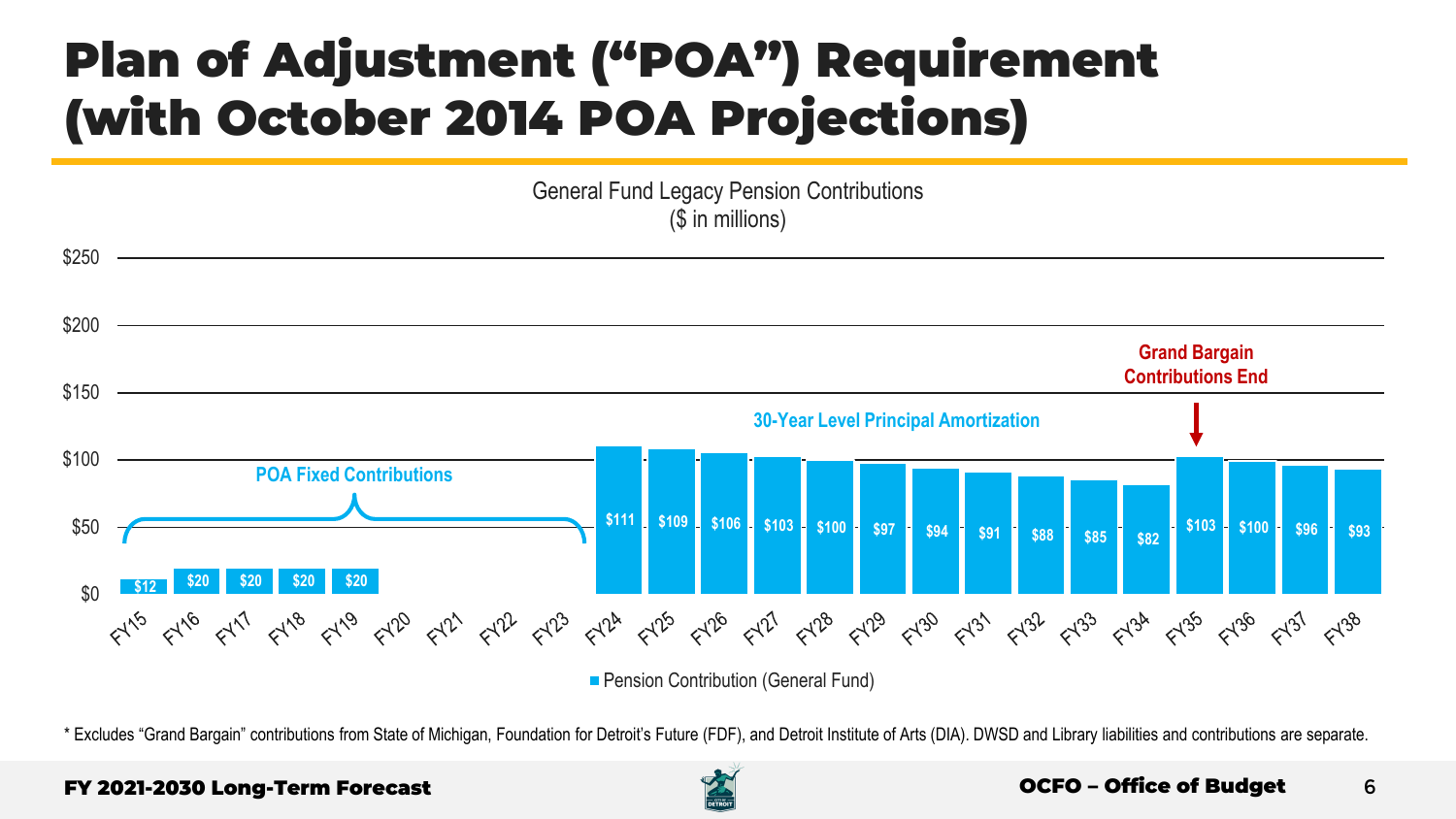### Plan of Adjustment ("POA") Requirement (with City's March 2021 Projections)



\* Excludes "Grand Bargain" contributions from State of Michigan, Foundation for Detroit's Future (FDF), and Detroit Institute of Arts (DIA). DWSD and Library liabilities and contributions are separate.

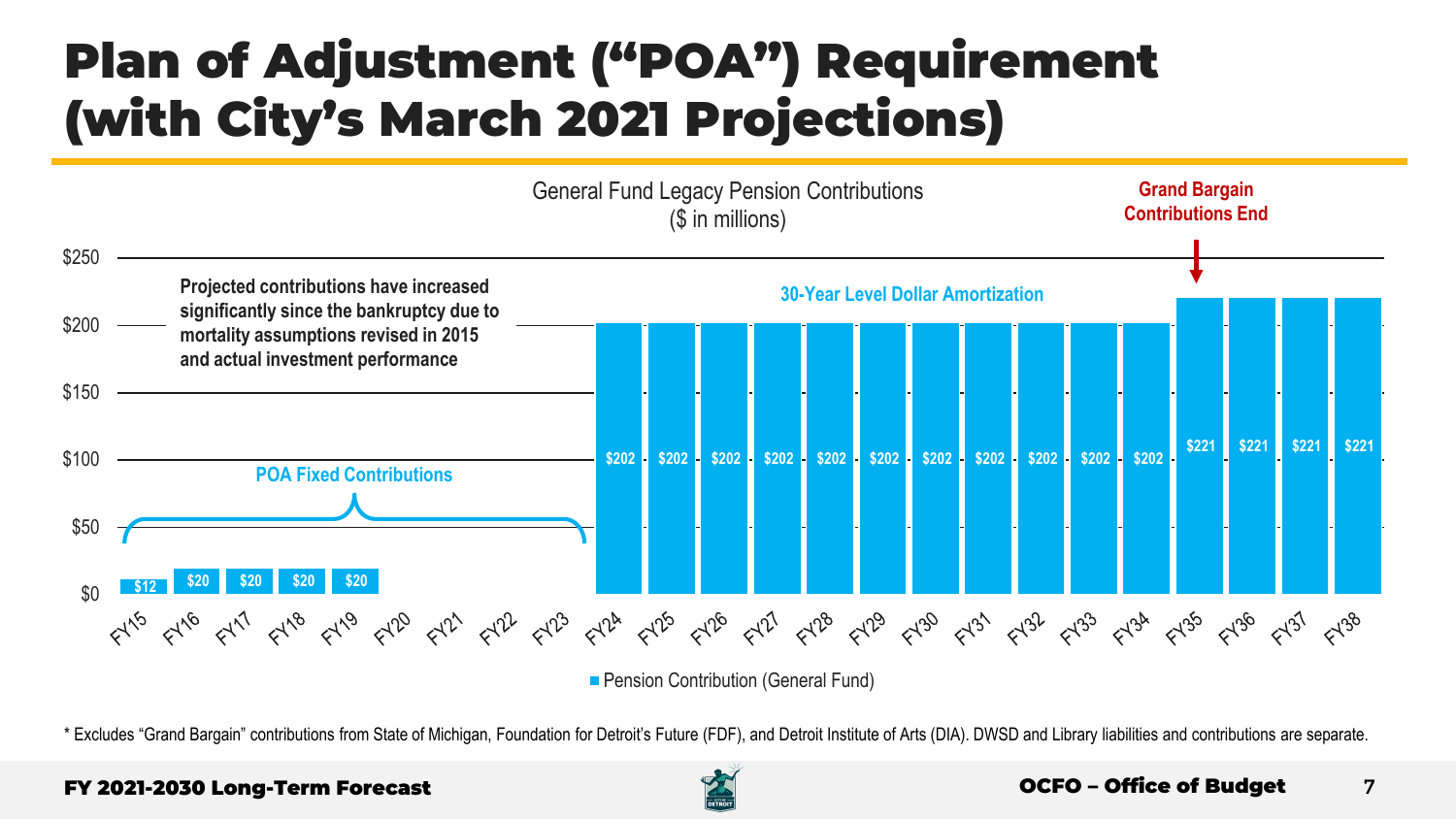### Retiree Protection Fund Plan (with City's March 2021 Projections)



\* Excludes "Grand Bargain" contributions from State of Michigan, Foundation for Detroit's Future (FDF), and Detroit Institute of Arts (DIA). DWSD and Library liabilities and contributions are separate.

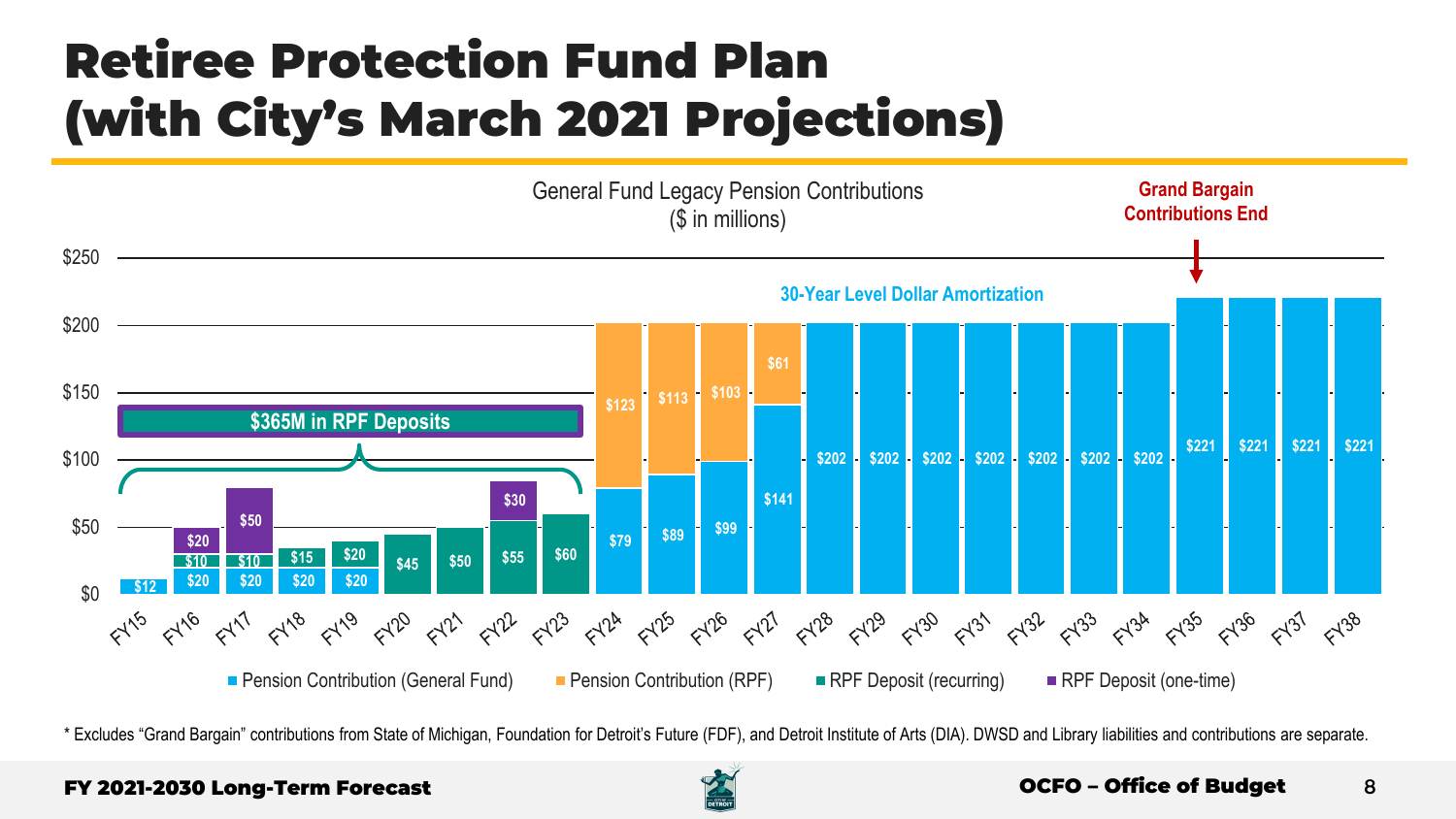## FY 2022 Pension Plan and RPF Review

- Prior to developing the FY 2022 Budget recommendation, the OCFO reviewed the latest actuarial valuations, pension plan returns, and RPF returns
- No change to funding policy assumptions
- Projected FY 2024 net contribution from General Fund increased \$36M vs. last year's review
	- Projected increases last year and this year are driven by investment performance below 6.75% assumed rate of return

| <b>Pension Model Updates and Assumptions</b> |                                                                                        |
|----------------------------------------------|----------------------------------------------------------------------------------------|
| Actuarial Valuation <sup>(1)</sup>           | FY 2019 valuation                                                                      |
| <b>Latest Pension Plan Returns</b>           | -0.96% GRS, 1.6% PFRS<br>FY 2020 actual return                                         |
| <b>Future Pension Plan Returns</b>           | 6.75% projected                                                                        |
| Amortization / Funding Policy <sup>(2)</sup> | 30-year level dollar                                                                   |
| FY 2024 Projected Contribution               | \$233.2M gross<br>$($31.2M)$ FDF/DIA/DWSD/DPL $^{(3)}$<br>\$202M net from General Fund |
| Latest RPF Returns                           | 5.8%<br>FY 2020 actual return                                                          |
| <b>Future RPF Returns</b>                    | 1.56% for FY 2021 and declining to<br>1% post-FY 2023                                  |

(1) Actuarial valuations for FY 2020 may be completed by spring 2021.

(2) The Retirement Systems have not yet established funding policies (3) Foundation for Detroit's Future and Detroit Institute of Arts are the "Grand Bargain" outside sources through FY 2034. Detroit Water and Sewerage Department and Detroit Public Library pension liabilities do not impact the General Fund.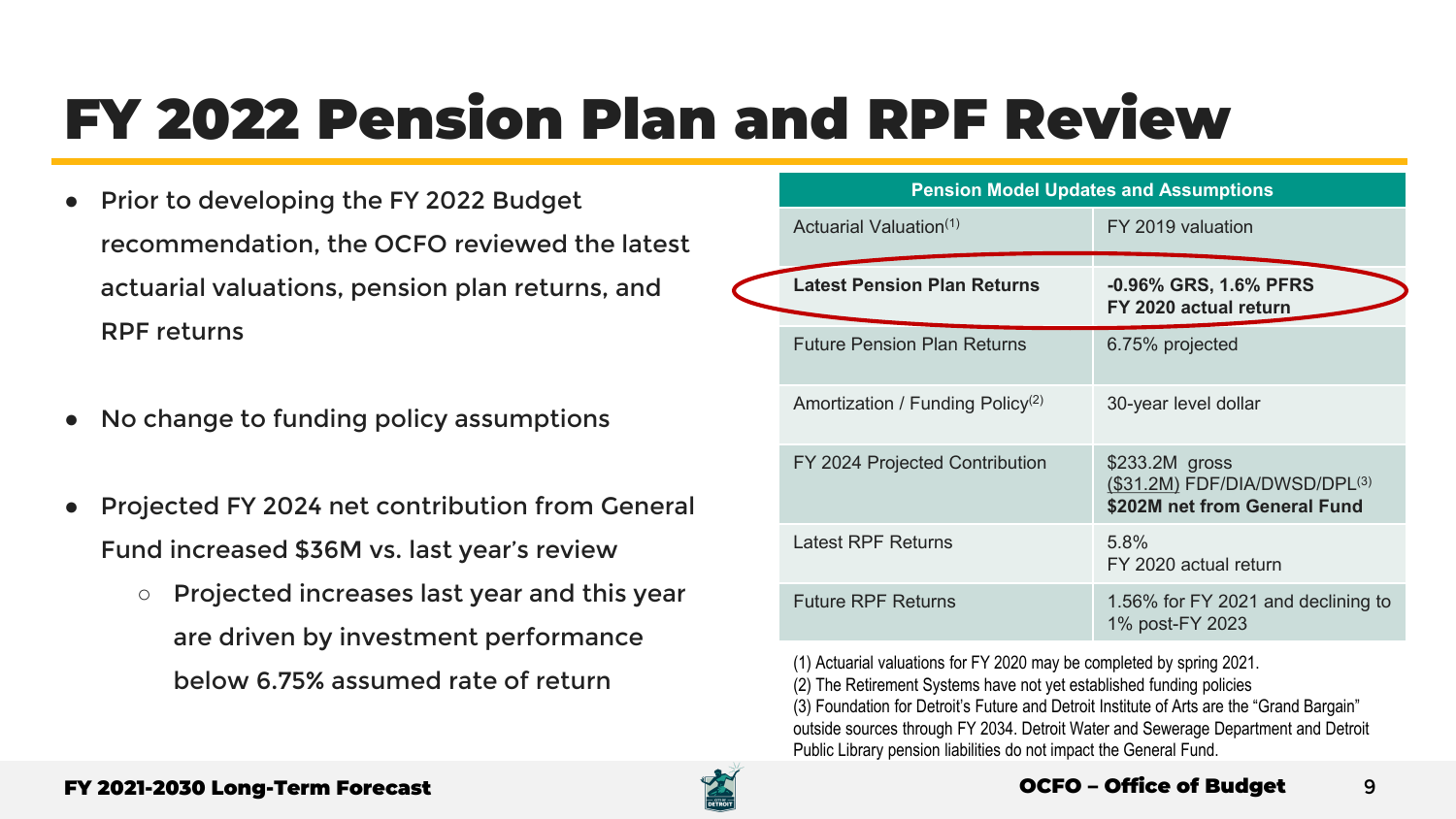## Debt Obligations

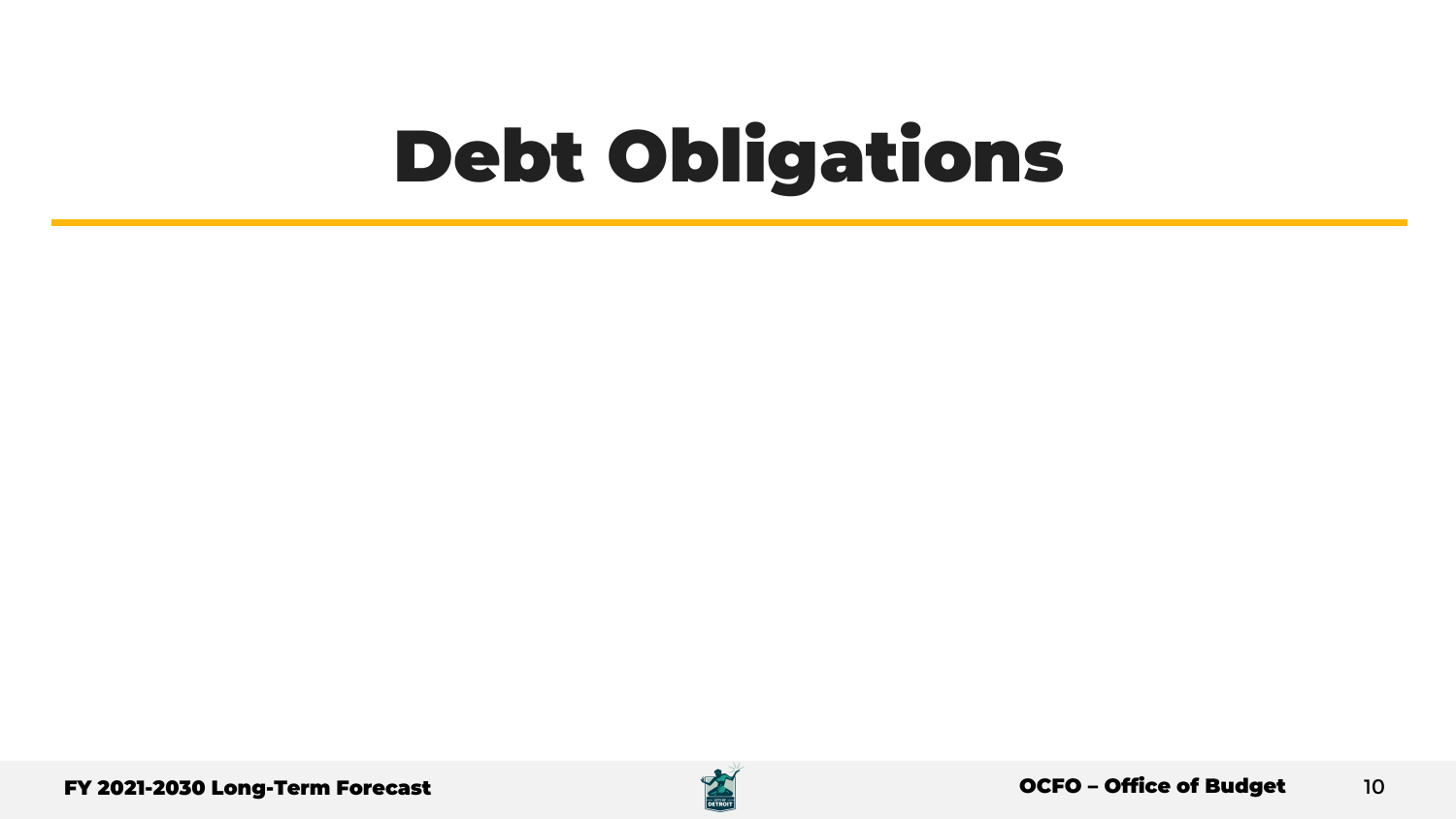### Unlimited Tax General Obligation Debt Service



\* Does not include projected debt service for remaining authorizations for unissued \$40M in Capital Improvement UTGO bonds and \$75M in Neighborhood Improvement Plan UTGO bonds. Source: OCFO – Office of the Treasury

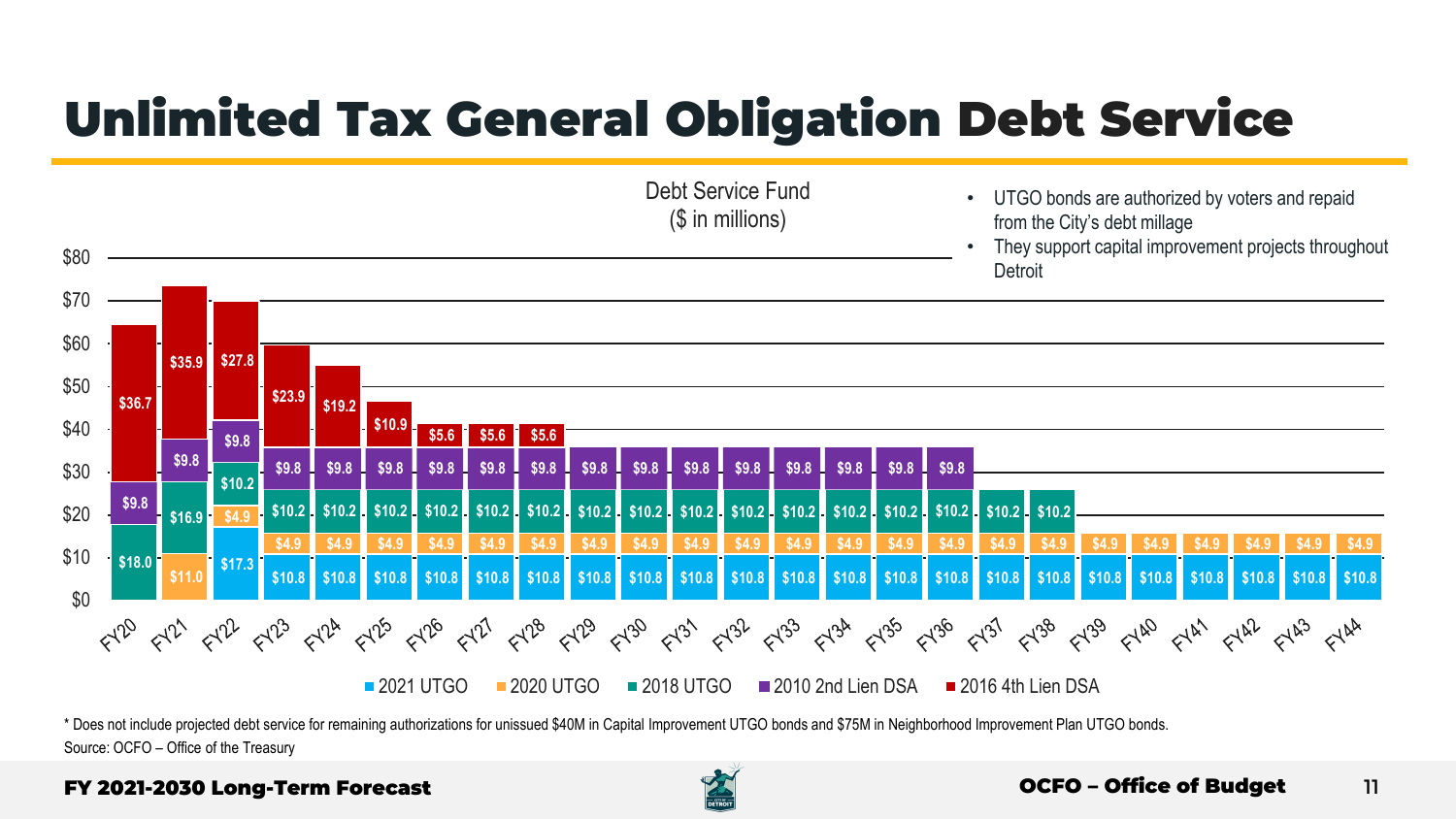## Limited Tax General Obligation Debt Service



<sup>\* 2014</sup> B-Notes are split approximately 80% General Fund and 20% Enterprise Funds. Source: OCFO – Office of the Treasury

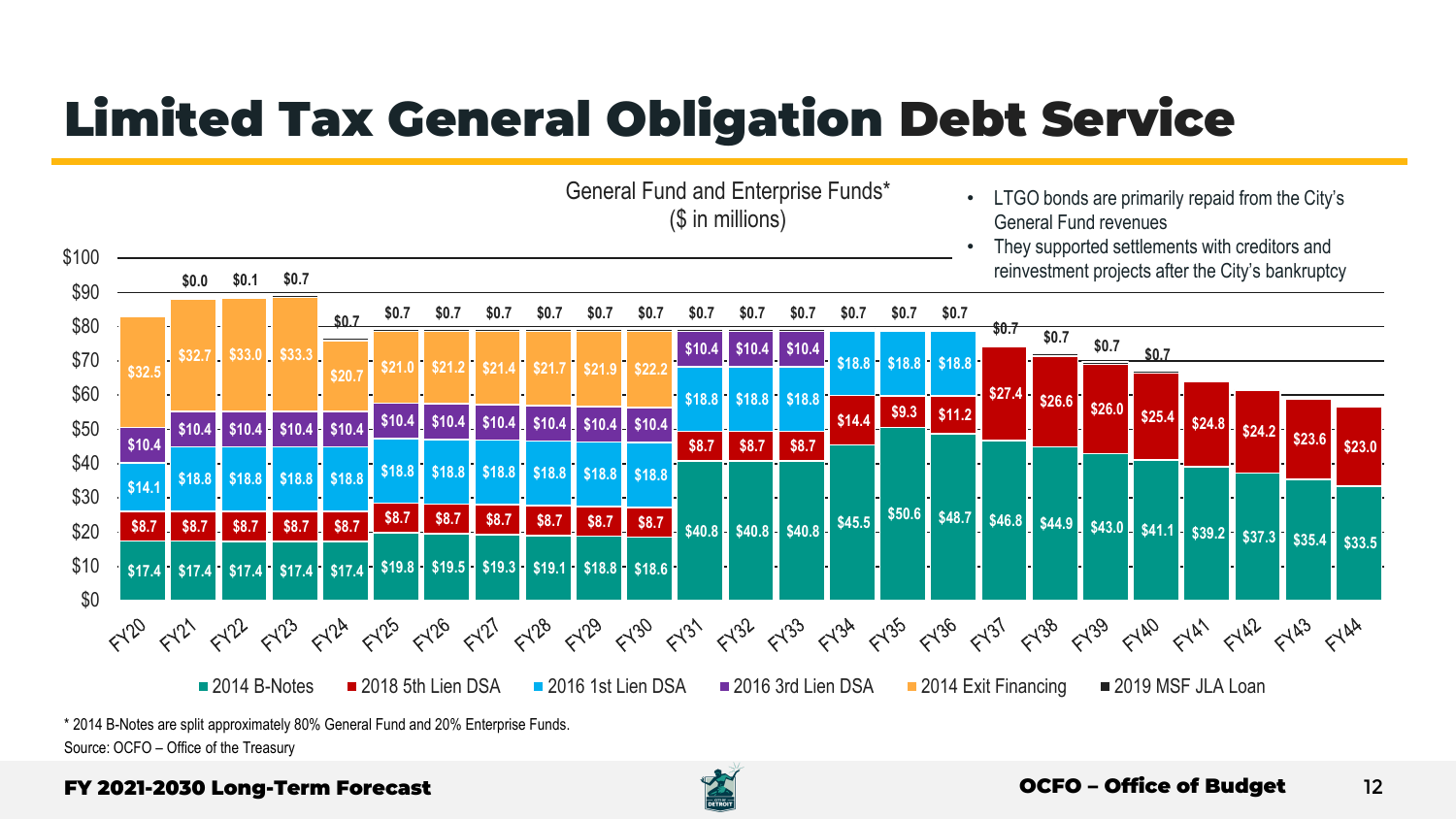### Michigan Transportation Fund Bonds and HUD Notes Debt Service

Street Fund and Block Grant Fund (\$ in millions)

- MTF Bonds support streetscape improvement projects and are repaid from gas and weight taxes distributed to Detroit under PA 51 of 1951
- HUD Notes financed local development projects under the federal Section 108 Loan Guarantee Program and are secured by the City's annual Community Development Block Grant



Source: OCFO – Office of the Treasury

\$25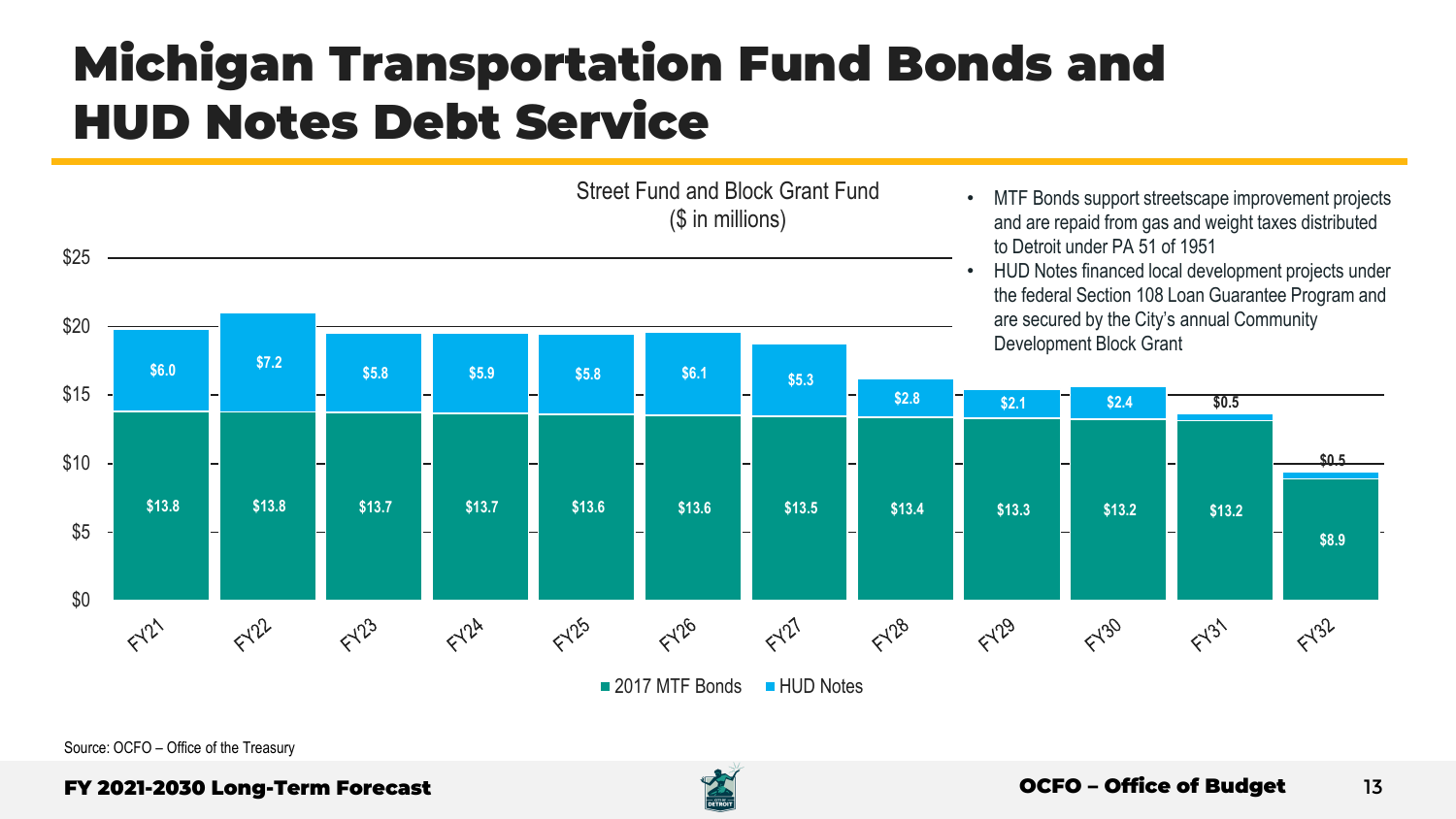## Long-Term Forecast

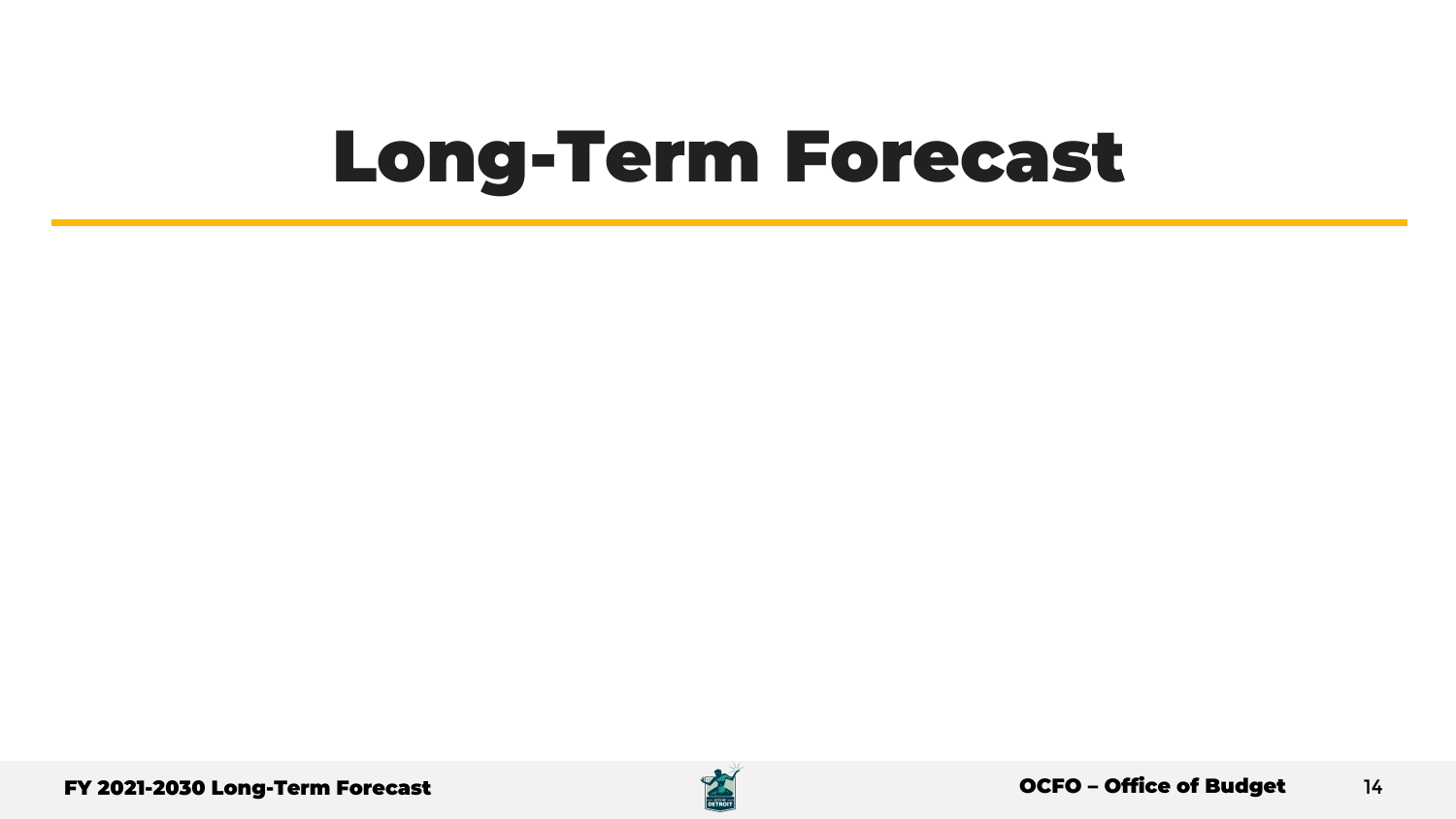### Baseline Forecast Assumptions

#### Revenues

- Based on the approved February 2021 Revenue Estimating Conference results for FY 2022 FY 2025
- Revenue growth generally continues along revenue conference trends after FY 2025
- Forecast does not include one-time federal American Rescue Plan Act funding
- Forecast does not include potential significant negative effects of the proposed charter revisions presented to the Governor

#### **Expenditures**

- Generally forecasted from FY 2020 actuals and known adjustments
- Annual wage growth based on current labor agreements and inflationary increases thereafter
- Healthcare, dental, and vision benefits include inflationary growth
- Legacy Pension cost based on proposed FY 2022 budget and 30-year level dollar amortization
	- An additional graph is provided to show the impact of a 20-year level dollar amortization
- Debt service based on existing debt service schedules
- Other operating expenditures include 2% inflationary growth
- Includes turnover, overtime, and other savings based on proposed FY 2022-2025 four-year financial plan
- Forecast does not include one-time spending from fund balance (e.g., blight, capital); it only includes recurring revenues and expenses
- Projections do not assume any corrective action beyond the four-year financial plan that would be taken to balance the budget

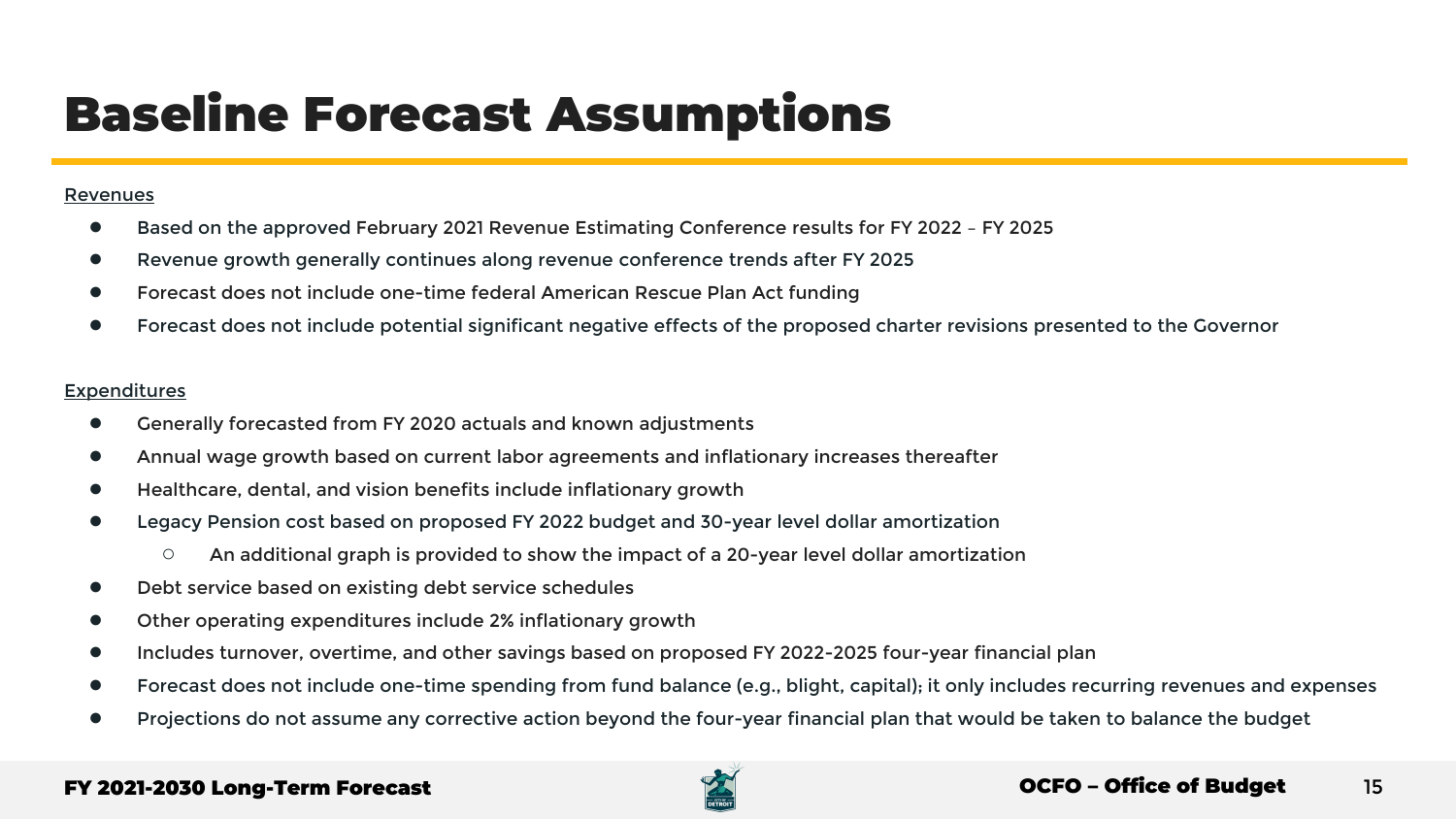### FY 2021-2030 Long-Term Forecast Baseline



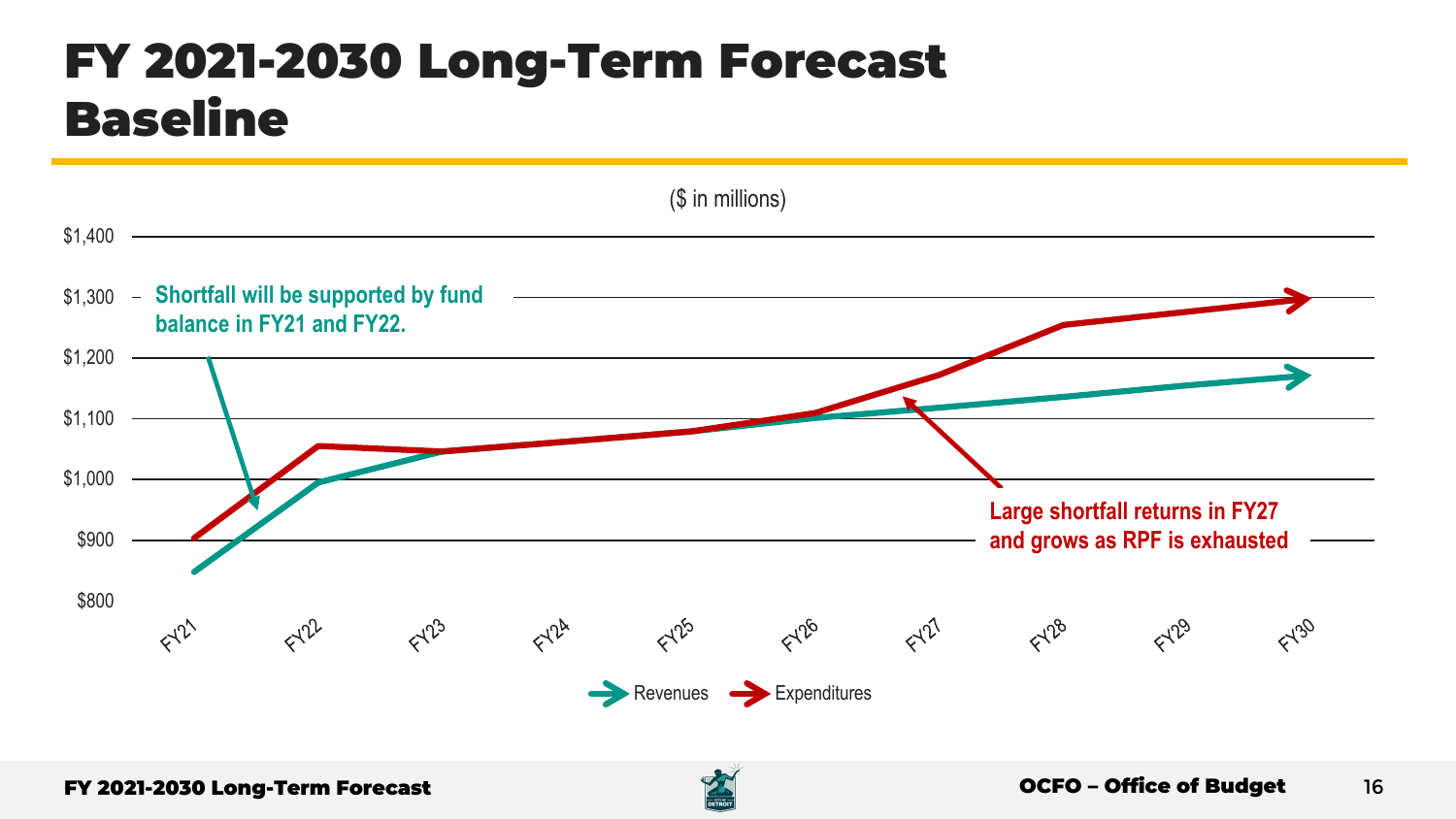### FY 2021-2030 Long-Term Forecast Baseline with 20-Year Pension Amortization



\* The Retirement Systems are considering a 20-year level dollar amortization as the funding policies for the legacy pension plans.

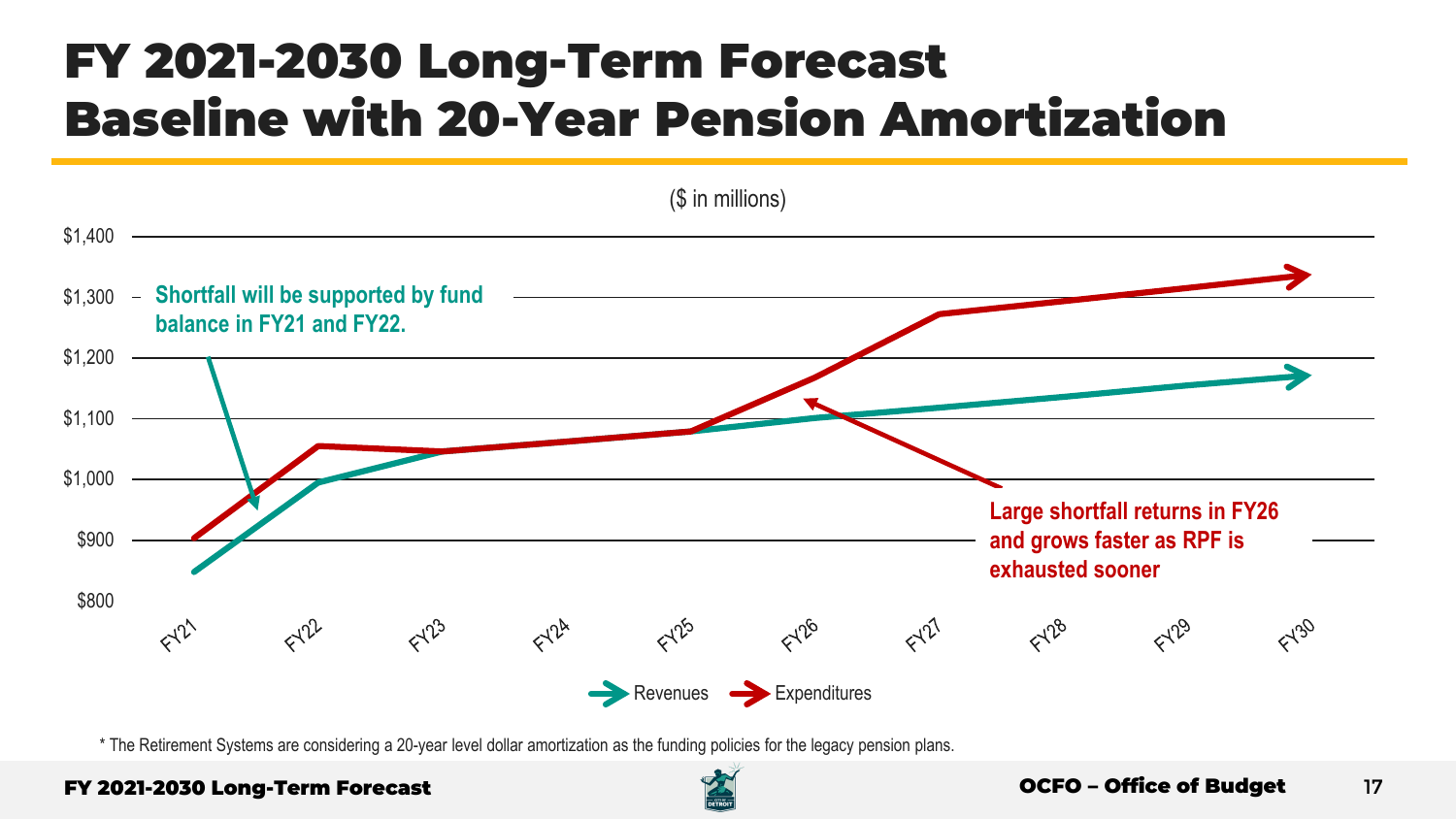### Potential Upside and Downside Risks

### Potential Upside (added to forecast)

- Income and property taxes from economic development projects underway
- Internet gaming and sports betting taxes (launched Jan 2021)
- State-shared excise tax from adult-use marijuana (City authorized in Nov 2020, implementation underway)
- Departmental revenue gains from Emergency Medical Services and Municipal Parking improvements
- Potential income tax gains by reducing the resident poverty rate by 10% during the forecast period

### Downside Risk (not included in forecast)

- Slower on-site casino recovery than expected
- Slower than anticipated recovery from recession
- Larger income tax losses from nonresidents who continue to work remotely (reduces taxable income)
	- Baseline assumes an ongoing 10% remote work loss, and a 30% loss is shown to illustrate risk
- Longer lasting changes in local economic activity due to workplace and behavior changes
- Future state and federal budget pressures causing reductions in local funding

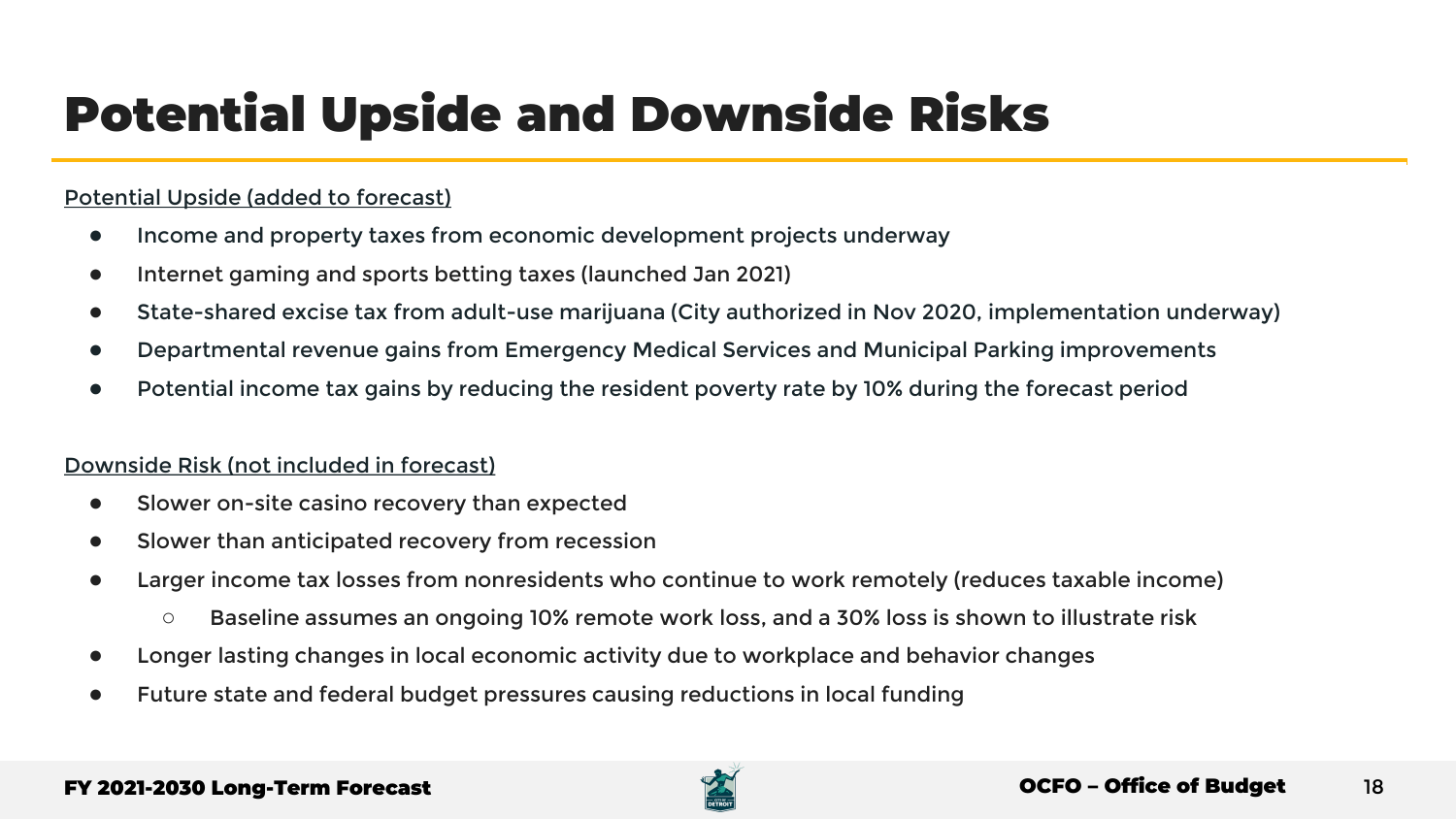### FY 2021-2030 Long-Term Forecast with Potential Upside



\* Baseline forecast assumes an ongoing 10% nonresident income tax loss from commuters who continue to work remotely. The dotted line shows the impact if the ongoing loss is 30% instead.

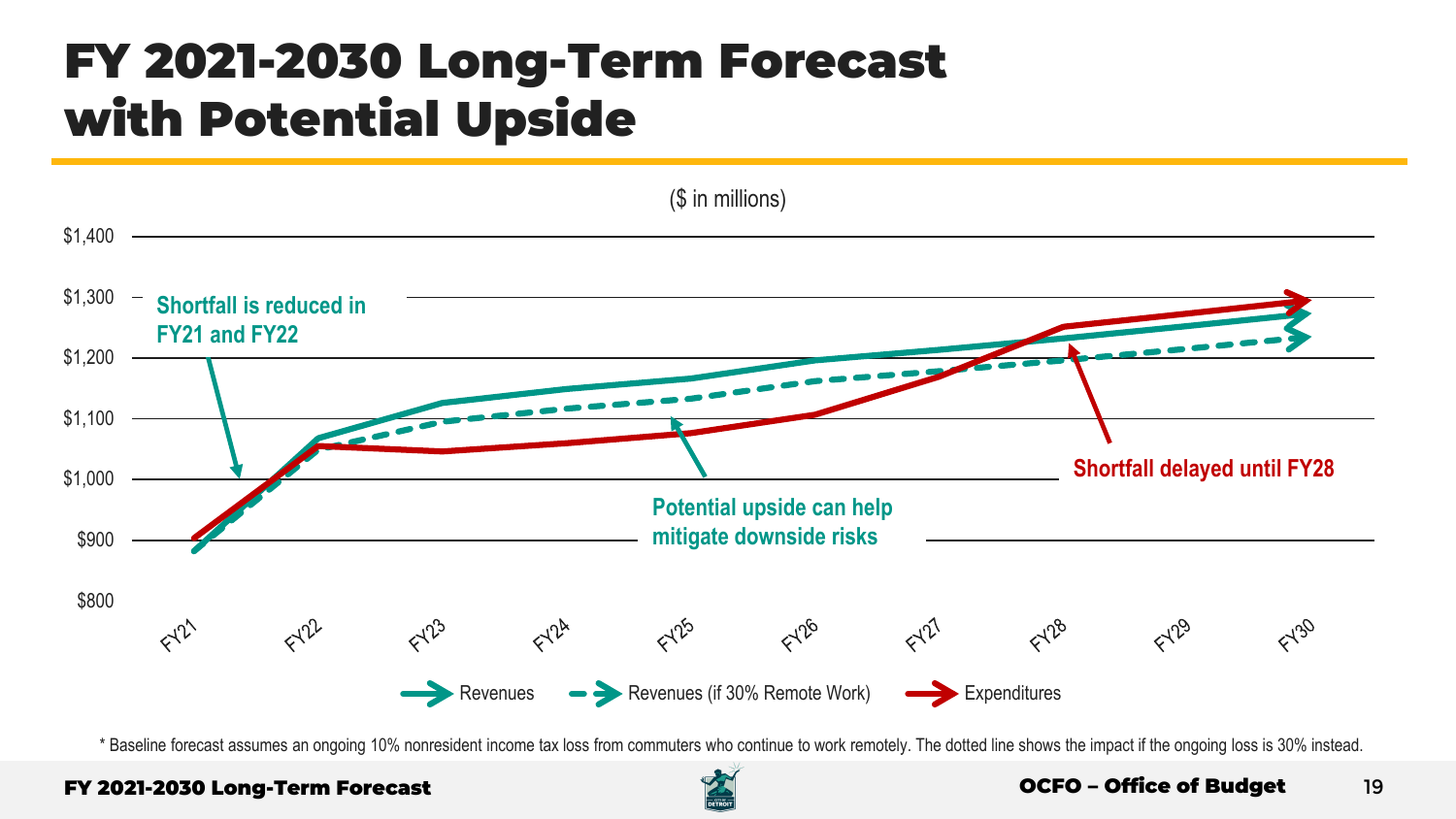### FY 2021-2030 Long-Term Forecast with Potential Upside and 20-Year Amortization



\* The Retirement Systems are considering a 20-year level dollar amortization as the funding policies for the legacy pension plans.

\* Baseline forecast assumes an ongoing 10% nonresident income tax loss from commuters who continue to work remotely. The dotted line shows the impact if the ongoing loss is 30% instead.